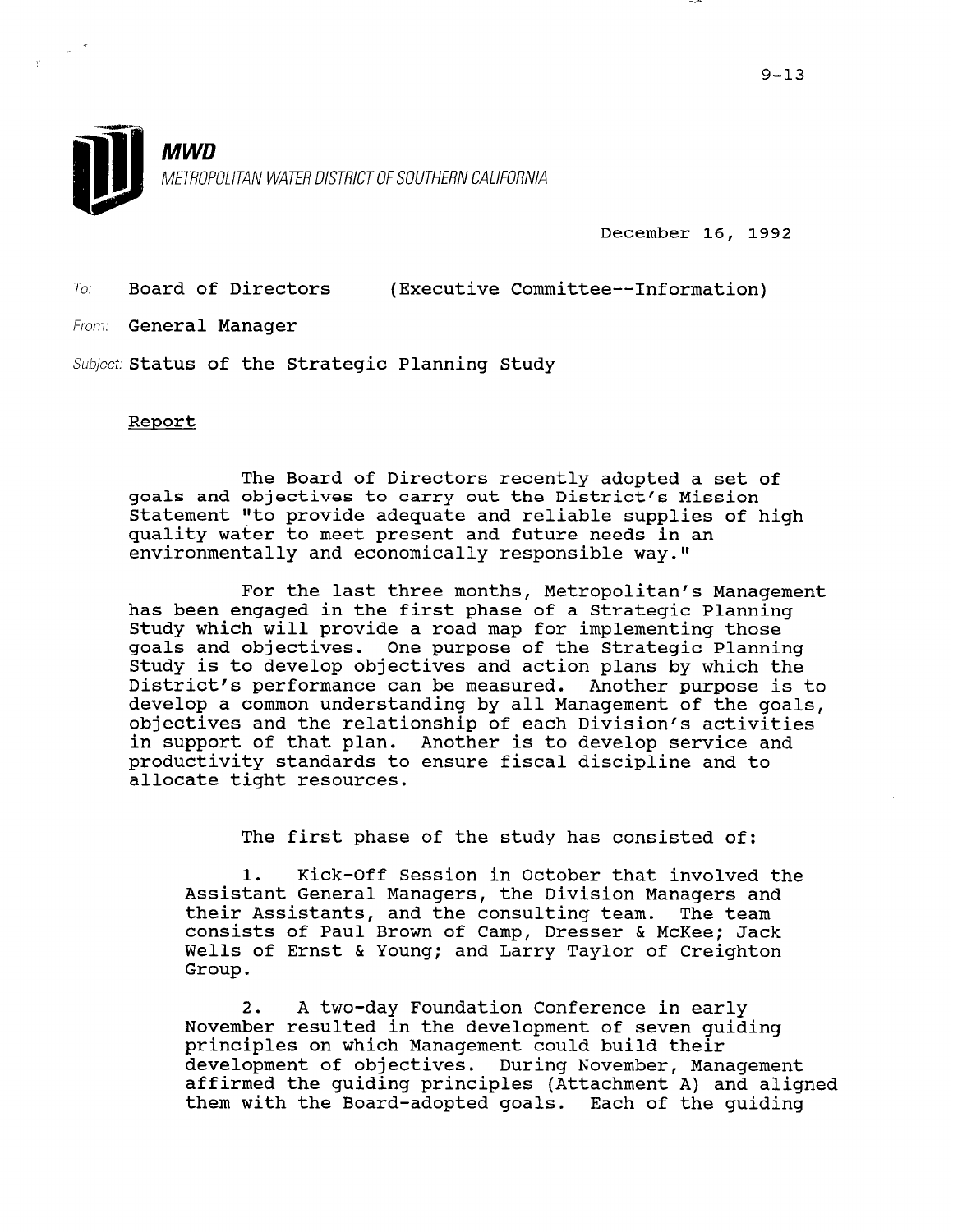principles was related to two or more of the Board's goals. (Attachment B shows the relationship.)

3. Upon adoption of the guiding principles, staff formed three project teams to conduct situational analysis and to develop draft objectives. In December, staf completed an initial situational analysis that focused on the internal strengths of the organization and areas for improvement, external opportunities and threats, customer needs for member agencies and the public, Metropolitan's changing competitive environment, and market segmentation.

4. In January, Management will be working with the consultants to refine the situational analysis and develop draft objectives. Following this work, most likely in late February, staff will bring the draft objectives to the Board and member agencies for comment, review, and dialogue. Following that effort, the Management group and the consultants will finalize their objectives and bring them forward to the Board for concurrence. Staff is attempting to integrate the work that has been done or is under way in such efforts as the Strategic Resources Assessment.

The Strategic Planning Study has brought Metropolitan's top Management from all three Departments and all Divisions together in a dialoque on the challenges facing the agency and will forge agreement on implementation objectives that are time specific and measurable. Our working sessions have produced spirited discussions and lead to a new understanding of how each part of the agency fits together to achieve the Board's mission and goals.

Following the adoption of the Strategic Planning Study, each Division will align its current strategic action plans to be consistent with the agency's Strategic Plan. It is also anticipated the objectives and action plans developed in atho anticipated the objectives and action pians developed performance reporting process.

## Board Committee Assignment

This letter is referred for information to the Executive Committee because of the lead role it played in development of the recently adopted goals and objectives.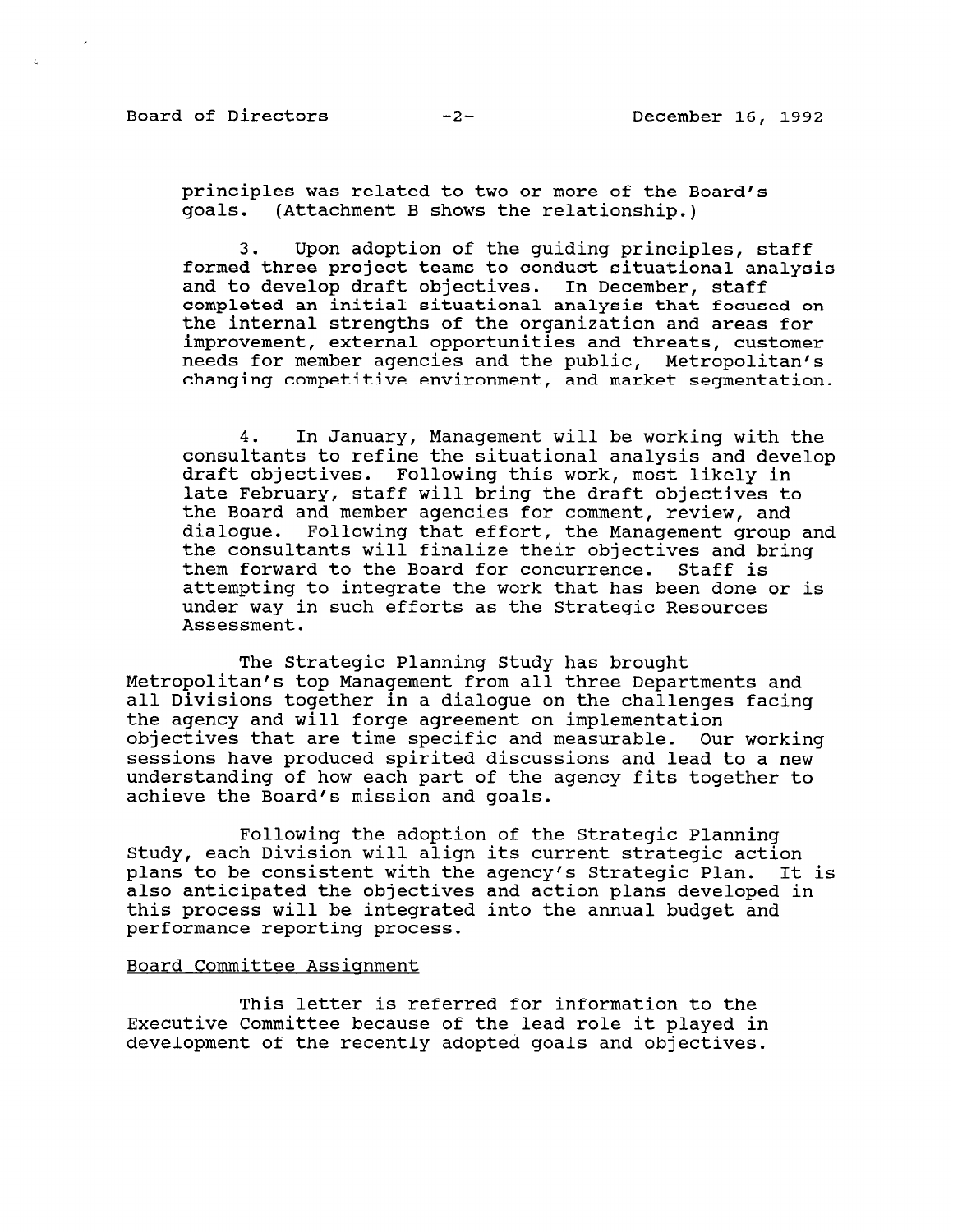Board of Directors

**Recommendation** 

For information only.

 $\overline{\mathcal{K}}$ Cam Boronkay

AEB:ng

 $\sim$  $\tilde{Q}^{(1)}_{\mu\nu}$ 

 $\sim 10^6$ 

Attachments

 $\mathcal{A}^{\mathcal{A}}$ 

 $\sim 10^7$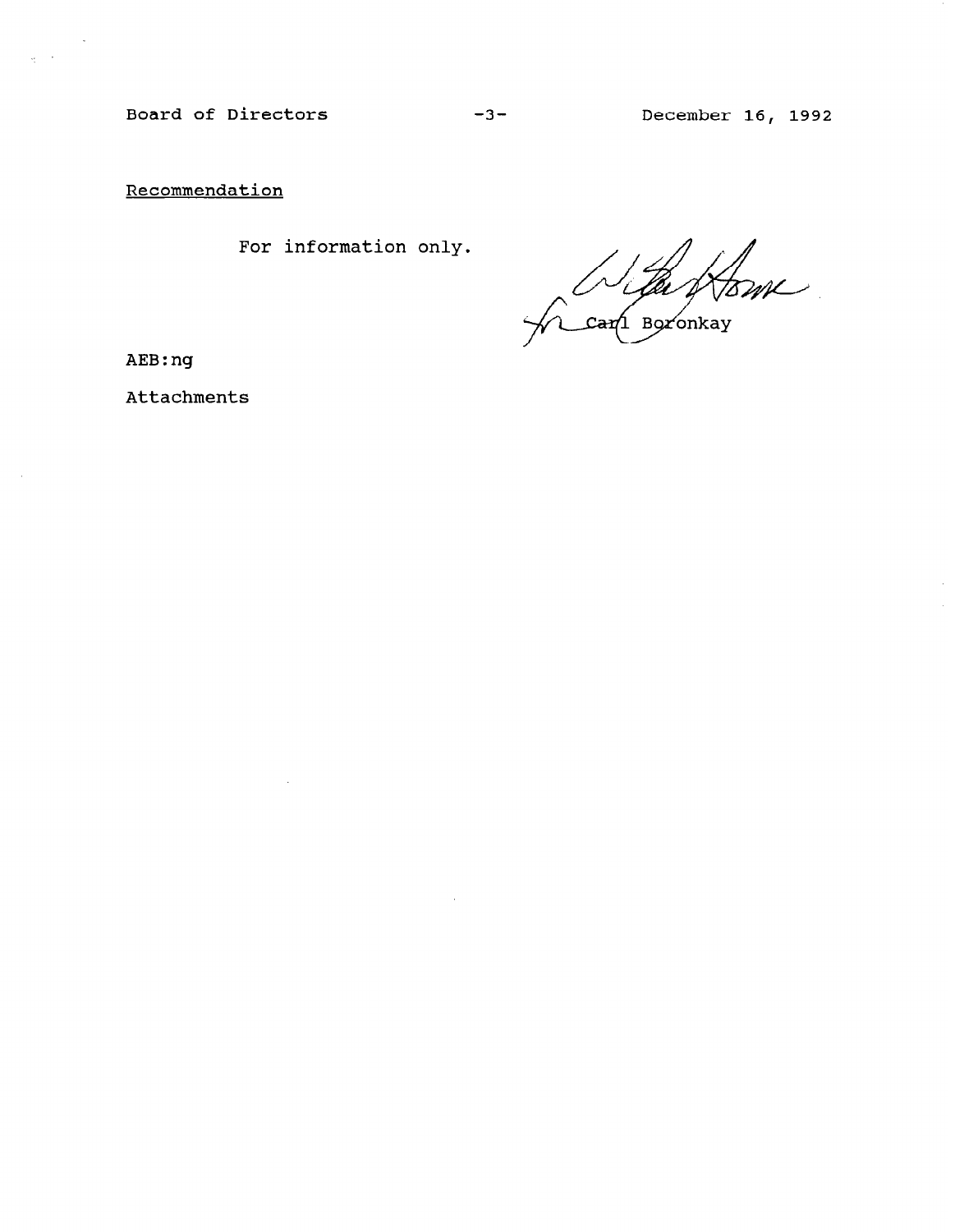) ATTACHMENT A



## Proposed Work Group Assignments

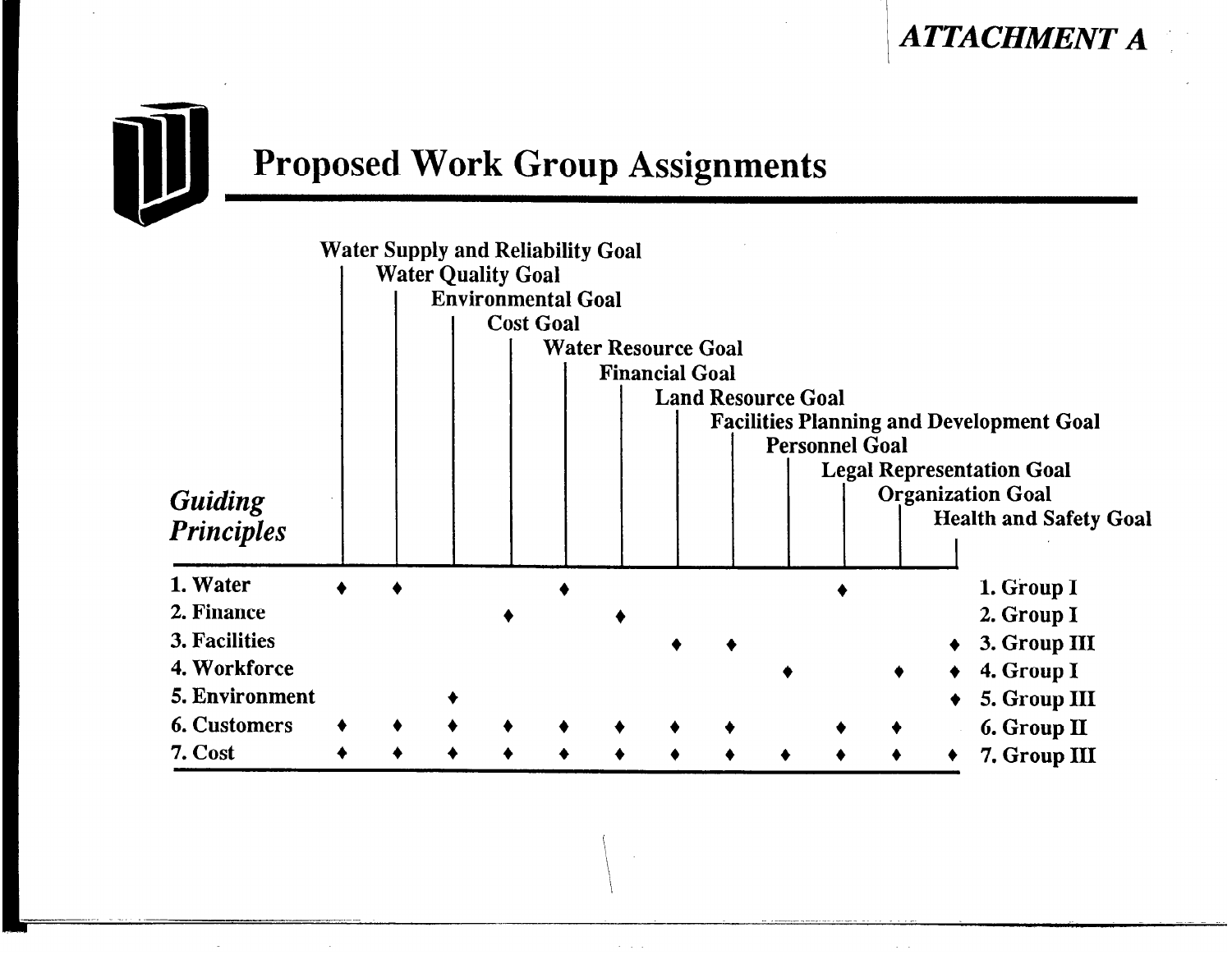A. Mission Statement:

The mission of the Metropolitan Water District of Southern California is to provide its service area with adequate and reliable supplies of high quality water to meet present and future needs in an environmentally and economically responsible way.

- B. Guiding Principles:
	- 1. Water

Metropolitan is dedicated to the development and management of sufficient and wholesome water in an innovative and cost-effective manner that will sustain the economy and quality of life in Southern California.

2. Finance

Metropolitan is committed to the development and responsible stewardship of financial resources to meet our customers' needs in an efficient, effective, and equitable manner.

3. Facilities

Metropolitan will plan and construct high-quality facilities and operate and maintain them in a manner that ensures reliability, safety, and security.

4. Workforce

Because a dedicated, diverse workforce of staff, vendors, and consultants is Metropolitan's most valuable asset, Metropolitan is committed to providing a work environment that fosters empowerment and accountability, performance and career enhancement, well-being and mutual respect.

5. Environment

Metropolitan will integrate environmental values and awareness in its decision-making to foster innovative and practical solutions to in all its activities.

6. Customers

Metropolitan is committed to understanding the waterrecroportian is committed to understanding the water the public state of the dependences, check supercreations the public; and to addressing those needs in a cooperative, fiscally responsible, and equitable manner.